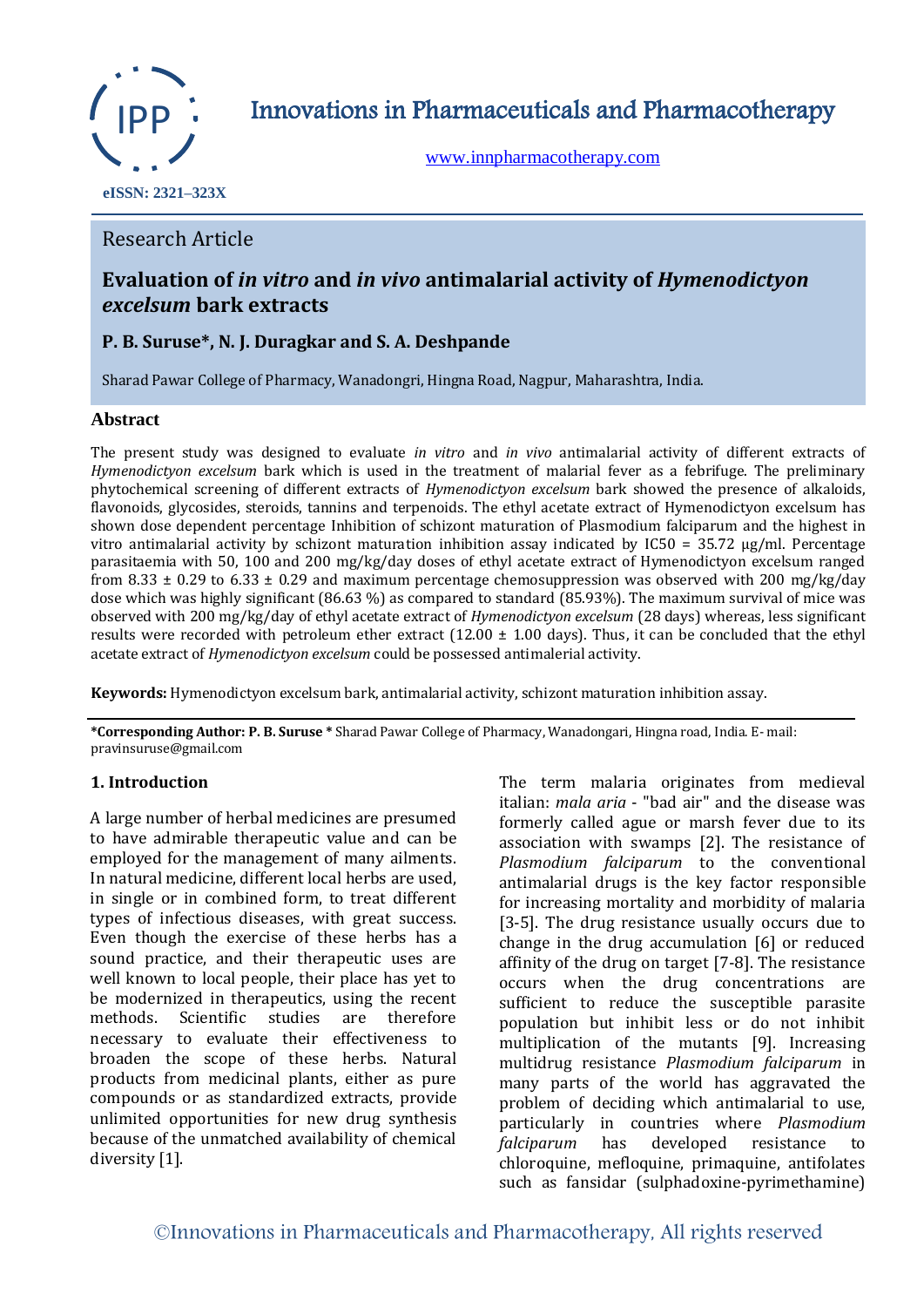and, to some extent, quinine which previously was effective in the treatment of severe and complicated malaria [10].

Chloroquine has been the basic drug in the management of malaria from long decades. This cost effective and safe drug has become unsuccessful for management of falciparum malaria in many parts of the world due to development of resistance by the malaria parasite. In india, chloroquine resistance was reported for the first time in Assam [11] in 1973 which was followed by several reports of chloroquine resistance especially from Orissa, North Eastern states, Madhya Pradesh and Gujarat [12-15]. The study of the use of plants by indigenous peoples followed by phytochemical, preclinical and clinical studies is an important approach toward the discovery and development of traditional medicines [16].

It was observed from ayurvedic literature and ethnopharmacological studies, that various plants are very useful in treating malaria but no scientific investigation has been done in such direction. Literature survey reveals that *Hymenodictyon excelsum* bark exhibits wide spectrum of medicinal value and they are used in the treatment of malaria. So, it's imperative to evaluate it scientifically and investigate its active phytoconstituents. The objective of present study was to evaluate in vitro and in vivo antimalarial activity of *Hymenodictyon excelsum* (Rubiaceae) bark.

# **2. Material and methods**

Giemsa stain, HEPES and quinine dihydrochloride were purchased from Sigma Chemicals, USA. Chloroquine phosphate base was available from Universal Medikit, Nagpur. All other chemicals and reagents used for study in the present investigation were of analytical grade.

Swiss albino mice (20-25 g) of either sex were housed under standard laboratory condition of 12:12 h light/dark cycle in a temperaturecontrolled (24 ± 10ºC) environment with *ad libitum* access to rodent chow (Lipton, India) and water. All experimental protocols were approved by Institutional Animal Ethics Committee (IAEC). Committee Constituted for the Purpose of Control and Supervision on Experiments on Animals (CPCSEA) by Ministry of Environment and Forests, Government of India, New Delhi, India (IAEC approval No. 536/02/C/CPCSEA dated 20.01.02).

# **Collection and authentication of**  *Hymenodictyon excelsum*

*Hymenodictyon excelsum* (Rubiaceae) bark was collected from the forest of Itarasi, Madhya Pradesh, India. Herbarium specimens were prepared and submitted at Department of Botany, Bhawbhuti Mahavidyalaya, Aamgaon, Dist. Gondia. The plant specimens were authenticated by Dr. Madhusudan Bhuskute, Principal and HOD, Department of Botany, Bhawbhuti Mahavidyalaya, Aamgaon.

# **Extraction of** *Hymenodictyon excelsum*

Bark of *Hymenodictyon excelsum* was extracted successively in order of increasing polarity of solvents such as petroleum ether (PE), ethyl acetate (EA), acetone (AC) and ethanol (ET). Hydro-alcoholic (HA) extract [absolute ethanol: distilled water (1:1)] was obtained by maceration after 15 days. All the extracts were collected, filtered through Whatman filter paper (No. 44), concentrated over thermostat water bath. Dried extracts were kept in tight container, preserve in BOD incubator till further use.

# **Preliminary phytochemical screening**

All the extracts were screened for presence of phytoconstituents viz. alkaloids, flavonoids, tannins, steroids, saponins, triterpenoids, proteins and sugars [17].

# **Acute toxicity study of extracts according to OECD guidelines**

Acute oral toxicity study was carried out in mice in stepwise procedure using fixed dose as per OECD-420 guidelines.

### **Evaluation of** *in vitro* **antimalarial activity of different extracts of** *Hymenodictyon excelsum* **by schizont maturation inhibition assay**

Different extracts of *Hymenodictyon excelsum* were evaluated for antimalarial activity by schizont maturation inhibition assay. Parasites were incubated with different test extracts and then parasitemia of control and treated groups are compared by counting Giemsa stained parasites using light microscopy. This technique relies on a morphological criterion of response. This is a reliable technique because in this method parasite inhibition can be seen visually.

Strain of *Plasmodium falciparum* (MRC-Pf-596) was obtained from National Institute of Malaria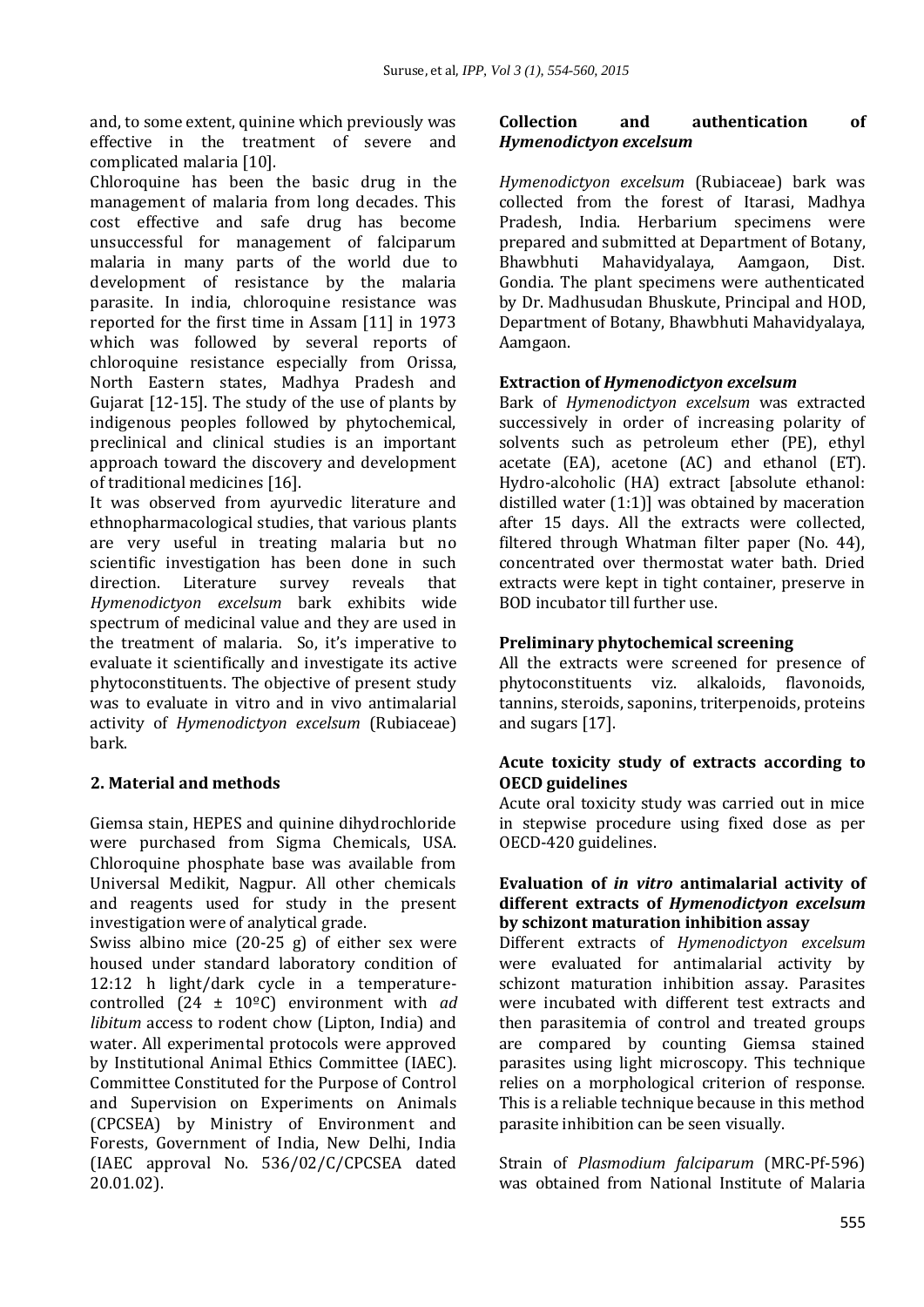Research (NIMR), New Delhi and was cultured and maintained by candle jar method of Trager and Jensen (1976) in vitro. The medium used was RPMI-1640 (Sigma-Alderich) supplemented with 25 mM HEPES, 0.2 % NaHCO<sub>3</sub> and 10 % human serum.

Stock solutions of test extarcts and standard were prepared by dissolving known quantities of PE, EA, AC, ET, HA extracts and quinine dihydrochloride in DMSO. These were further diluted with RPMI-1640 to achieve the required concentration before testing with the culture.

Each concentration of extracts and quinine dihydrochloride and solvent (negative control) were run in triplicate 96 well microtitre plates. Each well contained 20 µl of diluted extract and 200 ul RPMI 1640 supplemented with parasitized RBCs (1:10 ratio of extract and medium). These plates were incubated at 37º C in the candle jar. After 24 h of incubation, these smears from each well were prepared and stained with Giemsa stain. The morphological features of erythrocytic blood stages of parasites including rings, tropozoites and schizonts were observed under microscope. The number of parasitized RBCs per 100/500 cells were counted and  $IC_{50}$  value of each extract was estimated.  $IC_{50}$  (50 % inhibiting concentration) is the drug concentration corresponding to 50 % inhibition of schizont development as compared to control. Percent schizont maturation inhibition was calculated by using this equation:

% schizont maturation inhibition =  $100$  X A-B/A

### *A - Average schizont maturation in untreated control well*

*B - Average schizont maturation in extract/ standard treated well*

 $IC_{50}$  value was determined by plotting a graph between various concentrations of extracts and percentage of schizont maturation inhibition corresponding to that concentration [18-20].

# **Evaluation of** *in vivo* **antimalarial activity of different extracts of** *Hymenodictyon excelsum* **by Peter's 4 days suppressive test**

The test described by Peter's for antimalarial activity against a Chloroquine sensitive *Plasmodium falciparum* in albino mice was used for evaluating in-vivo antimalarial activity of different extracts of *Hymenodictyon excelsum* under study.

# **Inoculation of experimental animals with parasite**

The Chloroquine sensitive *Plasmodium falciparum*  (MRC-Pf-435) *was obtained from* National Institute of Malaria Research (NIMR), New Delhi and maintained as per procedure described by Knight and Peters (1980) in mice. Inoculum was prepared by diluting the blood obtained from the donar mouse previously infected with *Plasmodium falciparum* with isotonic saline in proportions indicated by erythrocyte count and percentage parasitaemia. The inoculums consisted 5x107 parasitized erythrocytes and 29% parasitaemia. Mice were infected by intraperitoneal injection of 0.2 ml of above inoculums on day 0 [21].

# **Determination of schizonticidal activity** [19, 21-22].

The animals were randomly divided into 17 groups of 4 mice each shortly after the inoculation.

Group 1: treated with saline *p.o.* (Control) Group 2: treated with PE extract (50 mg/kg *p.o*.) Group 3: treated with PE extract (100 mg/kg *p.o*.) Group 4: treated with PE extract (200 mg/kg *p.o.*) Group 5: treated with EA extract (50 mg/kg *p.o*.) Group 6: treated with EA extract (100 mg/kg *p.o*.) Group 7: treated with EA extract (200 mg/kg *p.o*.) Group 8: treated with AC extract (50 mg/kg *p.o*.) Group 9: treated with AC extract (100 mg/kg *p.o*.) Group 10: treated with AC extract (200 mg/kg *p.o*.) Group 11: treated with ET extract (50 mg/kg *p.o*.) Group 12: treated with ET extract (100mg/kg *p.o*.) Group 13: treated with ET extract (200 mg/kg *p.o*.) Group 14: treated with HA extract (50 mg/kg *p.o*.) Group 15: treated with HA extract (100 mg/kg *p.o*.) Group 16: treated with HA extract (200 mg/kg *p.o*.) Group 17: treated with Chloroquine 5 mg/kg *p.o.* (Standard) The animals were grouped as stated above and treated with PE, EA, AC, ET and HA extracts of

*Hymenodictyon excelsum.*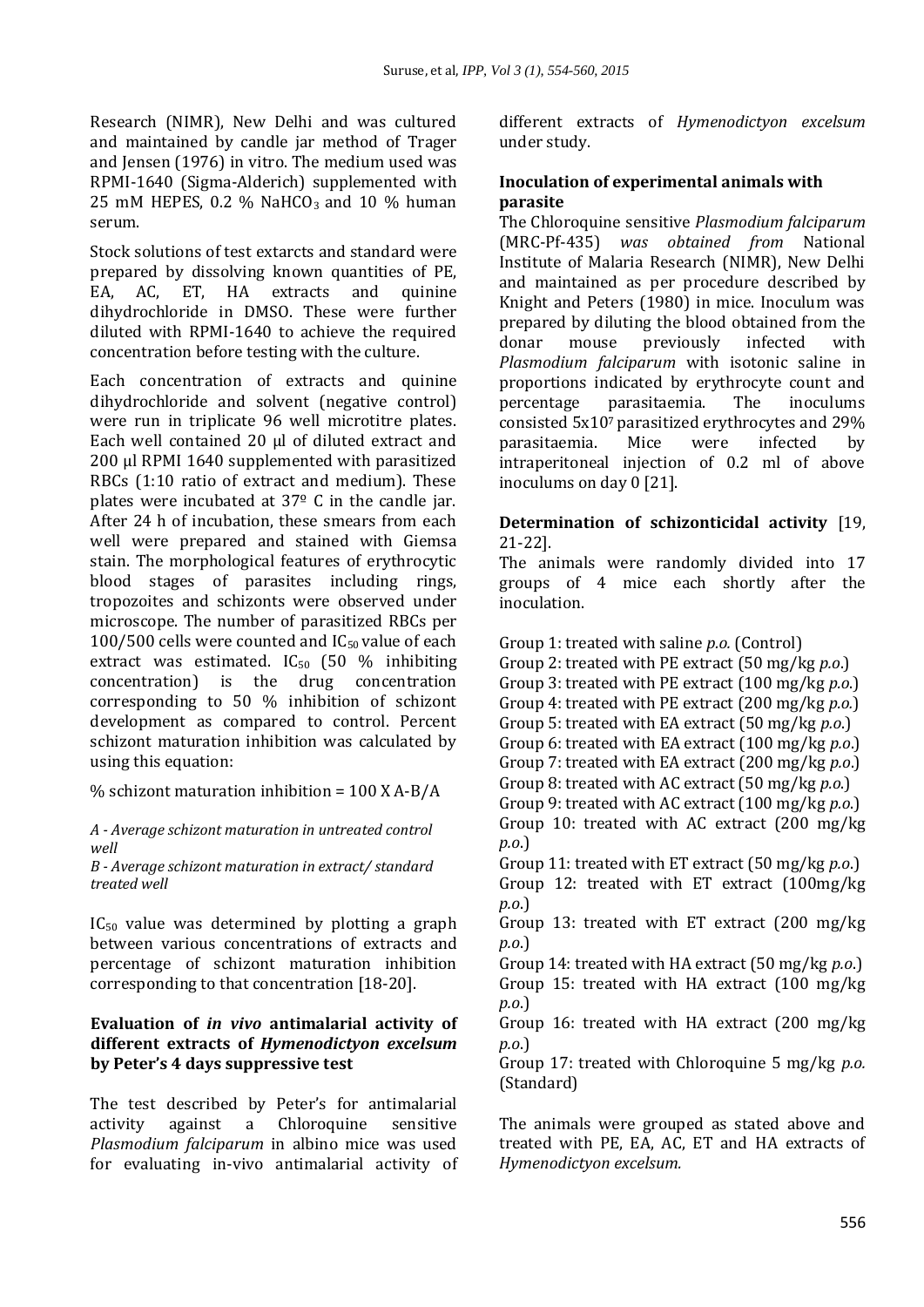### **Estimation of percentage parasitaemia:**

#### Parasitized RBC

```
% Parasitaemia = -------------------------------- x 100
  Parasitised RBC + Non parasitized RBC
```
The treatments were given from day 0 (day of inoculation) for four consecutive days (day 0 to day 3). On the fifth day (day 4), thin films were made from the tail venepuncture of each mouse and the parasitaemia level was determined by counting the number of parasitized erythrocytes out of 200 erythrocytes in random fields of the microscope. Average % chemosuppression was calculated as:

### **Estimation of percentage chemosuppression:**

Average % Chemosuppression =  $100 \text{ X}(A-B)/A$ 

Where, A = Average % parasitaemia in control group B = Average % parasitaemia in test group

### **Evaluation of schizonticidal activity in established infection (Curative or Rane test)**

Evaluation of schizonticidal activity in established infection (Curative or Rane test) was done by the method described by Ryley and Peter (1970). The mice were injected intraperitoneally with standard inoculums of 1 x 10<sup>7</sup> *Plasmodium falciparum* infected erythrocytes on the first day (day 0). Seventy two hours later, the mice were divided into 16 groups of 4 mice each. The groups were orally administered with the respective treatment as stated above once daily for 5 days.

Thin films stained with Giemsa stain were prepared from the tail venepuncture of each mouse daily for 5 days to monitor the parasitaemia level. The mean survival time for each group was determined by finding the average survival time (days) of the mice in each group over a period of 28 days (day 0 to day 27) [23-24].

Mean survival time = Sum of days of survival of animals (groups)/ Total number of animals in the group

### **Statistical analysis**

Data were presented as mean ± SD. Statistical analysis was carried out using one way ANOVA using Graph Pad Prism Software Version 6.04. Differences were considered statistically significant at  $P \leq 0.05$ .

### **3. Result and discussion**

Different extracts of *Hymenodictyon excelsum* have shown presence of alkaloids flavonoids, glycosides, steroids, tannins and triterpenoids. Presence of sterols and triterpenoids were confirmed when sprayed with p-anisaldehyde sulfuric acid reagent, it showed red and green colour. Detection of alkaloids was confirmed by spraying Dragendroff's reagent, showed orange colour spots. Tannins were observed blue greenish color when sprayed with  $5\%$  FeCl<sub>3</sub> solution.

Different extracts of *Hymenodictyon excelsum* were evaluated for in vitro antimalarial activity by schizont maturation inhibition assay. This technique relies on a morphological criterion of response. This is a reliable technique because in this method parasite inhibition can be seen visually [18-20]. Less  $IC_{50}$  value indicates higher antimalarial potency of the extract. The ethyl acetate extract of *Hymenodictyon excelsum* has shown dose dependent % Inhibition of schizont maturation of *Plasmodium falciparum* and the highest in vitro antimalarial activity by schizont maturation inhibition assay indicated by  $IC_{50}$  = 35.72 µg/ml. Ethanolic and hydro-alcoholic extracts of HE showed less significant % schizont inhibition with  $IC_{50} = 61.93$  and 91.35  $\mu$ g/ml, respectively. All other extracts of *Hymenodictyon excelsum* had showed non-significant activity with  $IC_{50}$  > 100  $\mu$ g/ml (Table 1; Figure 1). The results were compared with Quinine dihydrochloride as standard.

Before subjecting the extracts for in vivo antimalarial activity, toxicity studies were carried out as per OECD guidelines. The results of acute oral toxicity studies revealed that all extracts of *Hymenodictyon excelsum* were found to be nontoxic up to 2000 mg/ kg dose *p. o.* There were no significant changes in the gross behavior, signs of toxicity and mortality during the study.

The *in vivo* antimalarial activity of different extracts of *Hymenodictyon excelsum* was evaluated against *Plasmodium falciparum* infected mice by Peter's 4 days suppressive test [21-22]. Values for % parasitaemia and % chemosuppression are inversely proportional to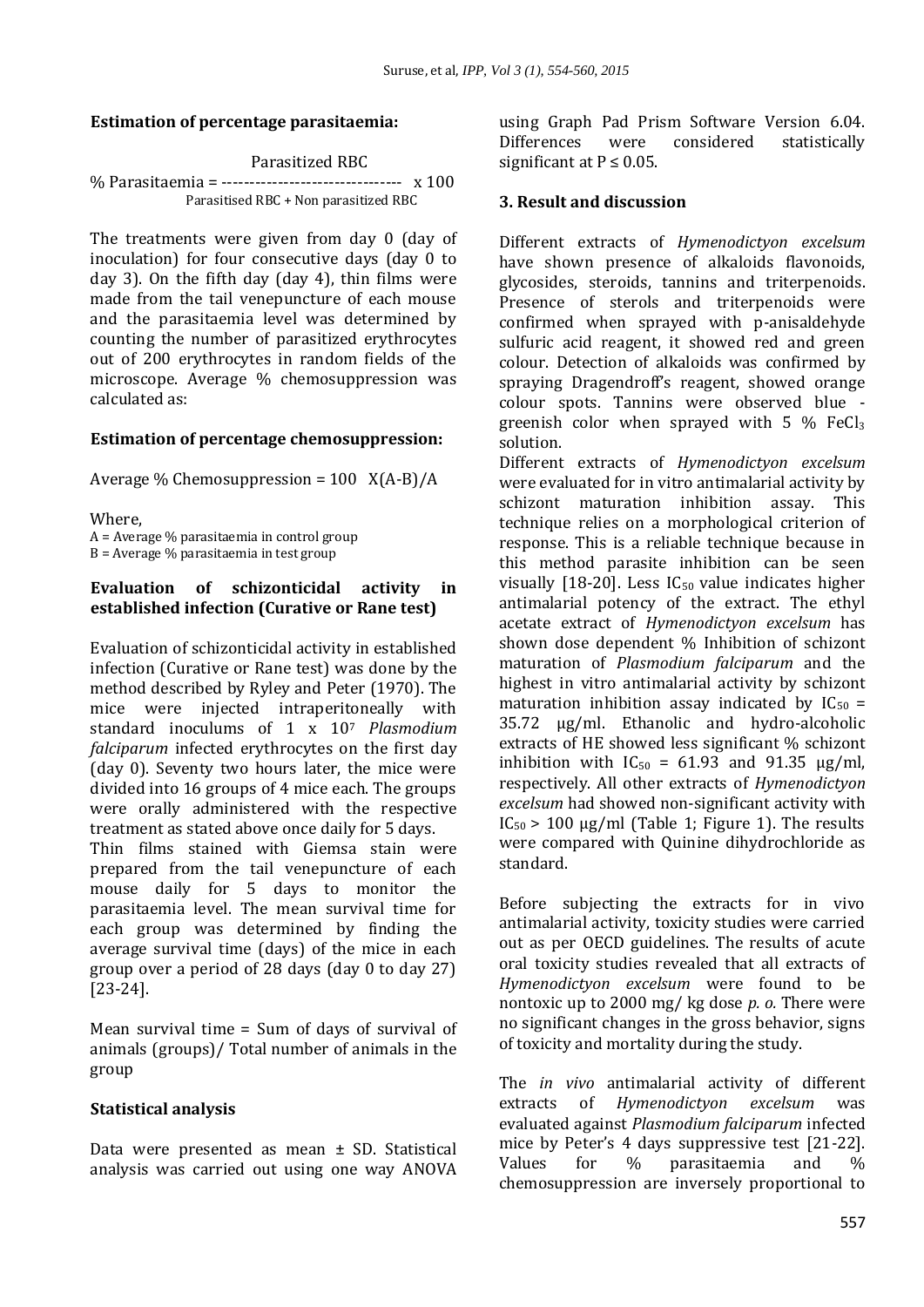each other. Lower values for percentage parasitaemia indicate higher percentage chemosuppression which shows better antimalarial potency.

| excelsum on schizont maturation of Plasmodium falciparum |              |                  |              |  |
|----------------------------------------------------------|--------------|------------------|--------------|--|
| Extracts                                                 | Dose         | $\%$             | $IC_{50}$    |  |
|                                                          | $(\mu g/ml)$ | Inhibition       | $(\mu g/ml)$ |  |
| Hymenodictyon                                            | 10           | $4.51 \pm 0.74$  |              |  |
| excelsum                                                 | 25           | $5.56 \pm 0.38$  | >100         |  |
| <b>PE</b>                                                | 50           | $6.51 \pm 0.25$  |              |  |
|                                                          | 100          | $9.28 \pm 0.71$  |              |  |
| Hymenodictyon<br>excelsum<br>EA                          | 10           | $35.99 \pm 0.53$ |              |  |
|                                                          | 25           | $43.01 \pm 0.75$ | 35.72***     |  |
|                                                          | 50           | $61.38 \pm 0.89$ |              |  |
|                                                          | 100          | $81.08 \pm 0.91$ |              |  |
|                                                          | 10           | $6.49 \pm 0.43$  |              |  |
| Hymenodictyon                                            | 25           | $7.65 \pm 0.47$  | >100         |  |
| excelsum<br>AC.                                          | 50           | $13.64 \pm 1.95$ |              |  |
|                                                          | 100          | $26.50 \pm 1.89$ |              |  |
| Hymenodictyon<br>excelsum<br>ET                          | 10           | $16.23 \pm 0.87$ |              |  |
|                                                          | 25           | 26.98 ± 1.71     | 61.93**      |  |
|                                                          | 50           | $54.48 \pm 0.45$ |              |  |
|                                                          | 100          | $66.90 \pm 1.42$ |              |  |
| Hymenodictyon<br>excelsum<br>HA                          | 10           | $12.52 \pm 0.60$ |              |  |
|                                                          | 25           | $19.14 \pm 0.26$ | 91.35        |  |
|                                                          | 50           | $32.84 \pm 0.62$ |              |  |
|                                                          | 100          | $53.40 \pm 1.17$ |              |  |
| Standard<br>Quinine<br>dihydrochloride                   | 0.005        | $40.48 \pm 0.28$ |              |  |
|                                                          | 0.01         | $45.33 \pm 0.30$ |              |  |
|                                                          | 0.015        | $65.07 \pm 0.42$ | 0.0096       |  |
|                                                          | 0.020        | $83.14 \pm 2.25$ |              |  |

Table 1: Effect of different extracts of *Hymenodictyon* 

 $N = 3$ , Values are expressed in Mean  $\pm$  SD. \* p  $\leq$  0.05; \*\* p  $\leq$  $0.01$ ; \*\*\*  $p \le 0.001$ .



Figure1: Effect of different extracts of Hymenodictyon excelsum on schizont maturation of Plasmodium falciparum

The average percentage parasitaemia and percentage chemosuppression of different extracts of *Hymenodictyon excelsum* were determined. Chloroquine was used a reference standard. Percentage parasitaemia with 50, 100 and 200 mg/kg/day doses of ethyl acetate extract of *Hymenodictyon excelsum* ranged from 8.33 ± 0.29 to  $6.33 \pm 0.29$  and maximum percentage

chemosuppression was observed with 200 mg/kg/day dose which was highly significant (86.63 %) as compared to standard (85.93 %). The results of all other extracts were nonsignificant (Table 2; Figure 2).

| Extracts                                 | Dose<br>(mg/kg/<br>day) | $\%$<br>Parasitaemia | $\frac{0}{0}$<br>Chemo-<br>suppression |
|------------------------------------------|-------------------------|----------------------|----------------------------------------|
| Hymenodictyon                            | 50                      | $27.33 \pm 0.29$     | 42.26                                  |
| excelsum                                 | 100                     | $26.33 \pm 0.29$     | 44.37                                  |
| PE                                       | 200                     | $26.16 \pm 0.29$     | 44.73                                  |
| Hymenodictyon                            | 50                      | $8.33 \pm 0.29$      | 82.40***                               |
| excelsum                                 | 100                     | $7.33 \pm 0.29$      | 84.51***                               |
| EA                                       | 200                     | $6.33 \pm 0.29$      | 86.63***                               |
| Hymenodictyon                            | 50                      | $24.33 \pm 0.29$     | 48.60                                  |
| excelsum                                 | 100                     | $24.33 \pm 0.29$     | 48.60                                  |
| AC.                                      | 200                     | $23.33 \pm 0.29$     | 50.71                                  |
| Hymenodictyon                            | 50                      | $18.5 \pm 0.50$      | 60.91                                  |
| excelsum                                 | 100                     | $18.17 \pm 0.29$     | 61.61                                  |
| <b>ET</b>                                | 200                     | $17.17 \pm 0.29$     | 63.72                                  |
| Hymenodictyon                            | 50                      | $23.33 \pm 0.29$     | 50.71                                  |
| excelsum                                 | 100                     | $22.33 \pm 0.29$     | 52.82                                  |
| HA                                       | 200                     | $21.17 \pm 0.29$     | 55.27                                  |
| Standard                                 | 5                       | $6.67 \pm 0.29$      | 85.93***                               |
| Chloroquine                              |                         |                      |                                        |
| <b>Control Normal</b><br>Saline solution | $0.2$ ml                | $47.33 \pm 2.52$     |                                        |

Table 2: Evaluation of in vivo schizonticidal activity of different extracts of Hymenodictyon excelsum

N = 4, Values are expressed in Mean  $\pm$  SD. \* p  $\leq$  0.05; \*\* p  $\leq$  0.01; \*\*\* p ≤ 0.001.



Extracts of Hymenodictyon excelsum



Also, evaluation of schizonticidal activity of all extracts of *Hymenodictyon excelsum* in established infection (Curative or Rane test) was carried out by the method described by Ryley and Peter (1970). The mean survival time for each group was determined by finding the average survival time (days) of the mice in each group over a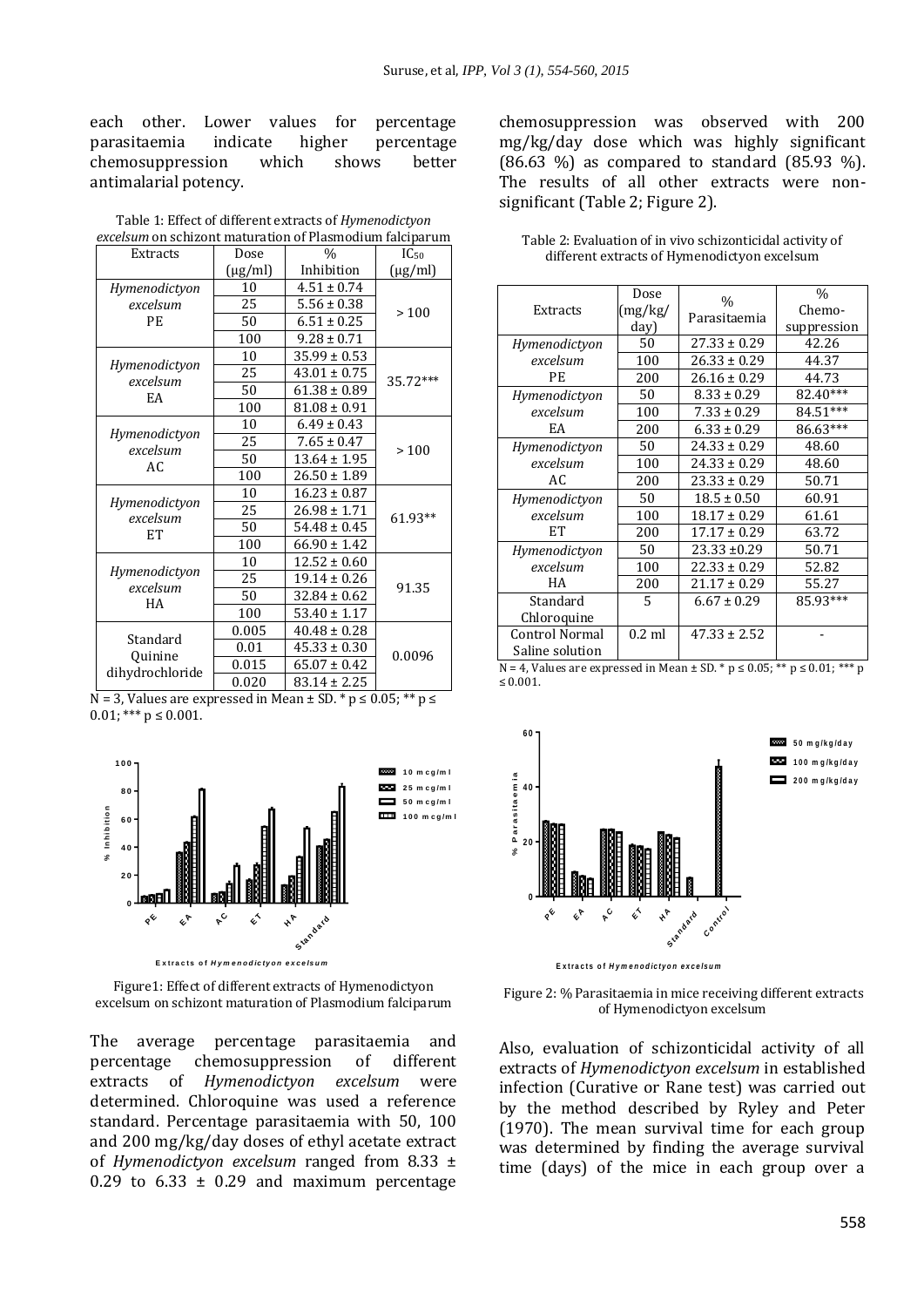period of 28 days (day 0 to day 27) [23-24]. More the Mean survival time (MST), more is the efficacy of the extract. The least Mean survival time (MST) of 8 days was recorded for the control group that was left untreated. The mice in the standard group treated with Chloroquine recorded MST of 28 days. The maximum survival of mice was observed with 200 mg/kg/day of ethyl acetate extract of *Hymenodictyon excelsum* (28 days) whereas, less significant results were recorded with petroleum ether extract  $(12.00 \pm 1.00 \text{ days})$ (Table 3; Figure 3).

Table 3: Mean survival time of mice receiving different extracts of *Hymenodictyon excelsum*

| <b>Extracts</b>                          | <b>Dose</b><br>$(\mu$ g/ml) | Mean survival time<br>(days) |
|------------------------------------------|-----------------------------|------------------------------|
| Hymenodictyon                            | 50                          | $11.33 \pm 1.16$             |
| excelsum                                 | 100                         | $11.68 \pm 2.89$             |
| <b>PE</b>                                | 200                         | $12.00 \pm 1.00$             |
| Hymenodictyon                            | 50                          | $26.68 \pm 0.58***$          |
| excelsum                                 | 100                         | $26.33 \pm 1.53***$          |
| EA                                       | 200                         | $28.00 \pm 0.00$ ***         |
| Hymenodictyon                            | 50                          | $13.68 \pm 1.53$             |
| excelsum                                 | 100                         | $12.00 \pm 2.00$             |
| AC.                                      | 200                         | $12.00 \pm 1.00$             |
| Hymenodictyon                            | 50                          | $15.33 \pm 0.58$             |
| excelsum                                 | 100                         | $16.68 \pm 0.58$             |
| <b>ET</b>                                | 200                         | $17.67 \pm 0.58$             |
| Hymenodictyon                            | 50                          | $15.68 \pm 1.53$             |
| excelsum                                 | 100                         | $13.68 \pm 1.53$             |
| HA                                       | 200                         | $14.68 \pm 1.16$             |
| Standard<br>Chloroquine                  | 5                           | $28 \pm 0.00***$             |
| <b>Control Normal</b><br>Saline solution | $0.2$ ml                    | $7.66 \pm 0.58$              |

N = 4. Values are expressed in Mean  $\pm$  SD. \* p  $\leq$  0.05; \*\* p  $\leq$  0.01; \*\*\* p ≤ 0.001.



Figure 3: Mean survival time of mice receiving different extracts of *Hymenodictyon excelsum*

#### **Conclusion**

Based on the results obtained it can be concluded that, ethyl acetate (EA) extracts of *Hymenodictyon excelsum* possess significant in vitro and *in vivo*  antimalarial activity. Isolation of bioactive phytoconstituents from these extracts for the development of new compounds for the treatment of malaria will be carried out in future.

### **Acknowledgement**

The authors are thankful to Principal, Sharad Pawar College of Pharmacy, Nagpur for providing necessary facilities to carry out the research work.

#### **References**

- 1. Cos, P., Vlietinck, A. J., Berghe, D. V., & Maes, L. (2006). Anti-infective potential of natural products: how to develop a stronger in vitro 'proof-ofconcept'. Journal of ethnopharmacology, 106(3), 290-302.
- 2. Cox F. History of human parasitology. Clinical Microbiol Rev. 2002; 15 (4): 595-612.
- 3. Ridley, R. G. (2002). Medical need, scientific opportunity and the drive for antimalarial drugs. Nature, 415(6872), 686-693.
- 4. Ridley, R. G. (2002). Medical need, scientific opportunity and the drive for antimalarial drugs. Nature, 415(6872), 686-693.
- 5. Sowunmi, A., Oduola, A. M. J., Ogundahunsi, O. A. T., & Salako, L. A. (1998). Comparative efficacy of chloroquine plus chlorpheniramine and pyrimethamine/sulfadoxine in acute uncomplicated falciparum malaria in Nigerian children. Transactions of the Royal Society of Tropical Medicine and Hygiene, 92(1), 77-81.
- 6. White, N. J. (1998). Drug resistance in malaria. British Medical Bulletin, 54(3), 703-715.
- 7. Foote, S. J., & Cowman, A. F. (1994). The mode of action and the mechanism of resistance to antimalarial drugs. Acta tropica, 56(2), 157-171.
- 8. Ward, S. A., Bray, P. G., Mungthin, M., & Hawley, S. R. (1995). Current views on the mechanisms of resistance to quinoline-containing drugs in Plasmodium falciparum. Annals of tropical medicine and parasitology, 89(2), 121-124.
- 9. Chawira, A. N., & Warhurst, D. C. (1987). The effect of artemisinin combined with standard antimalarials against chloroquine-sensitive and chloroquine-resistant strains of Plasmodium falciparum in vitro. The Journal of tropical medicine and hygiene, 90(1), 1-8.
- 10.Olliaro, P. L., & Trigg, P. I. (1995). Status of antimalarial drugs under development. Bulletin of the World Health Organization, 73(5), 565.